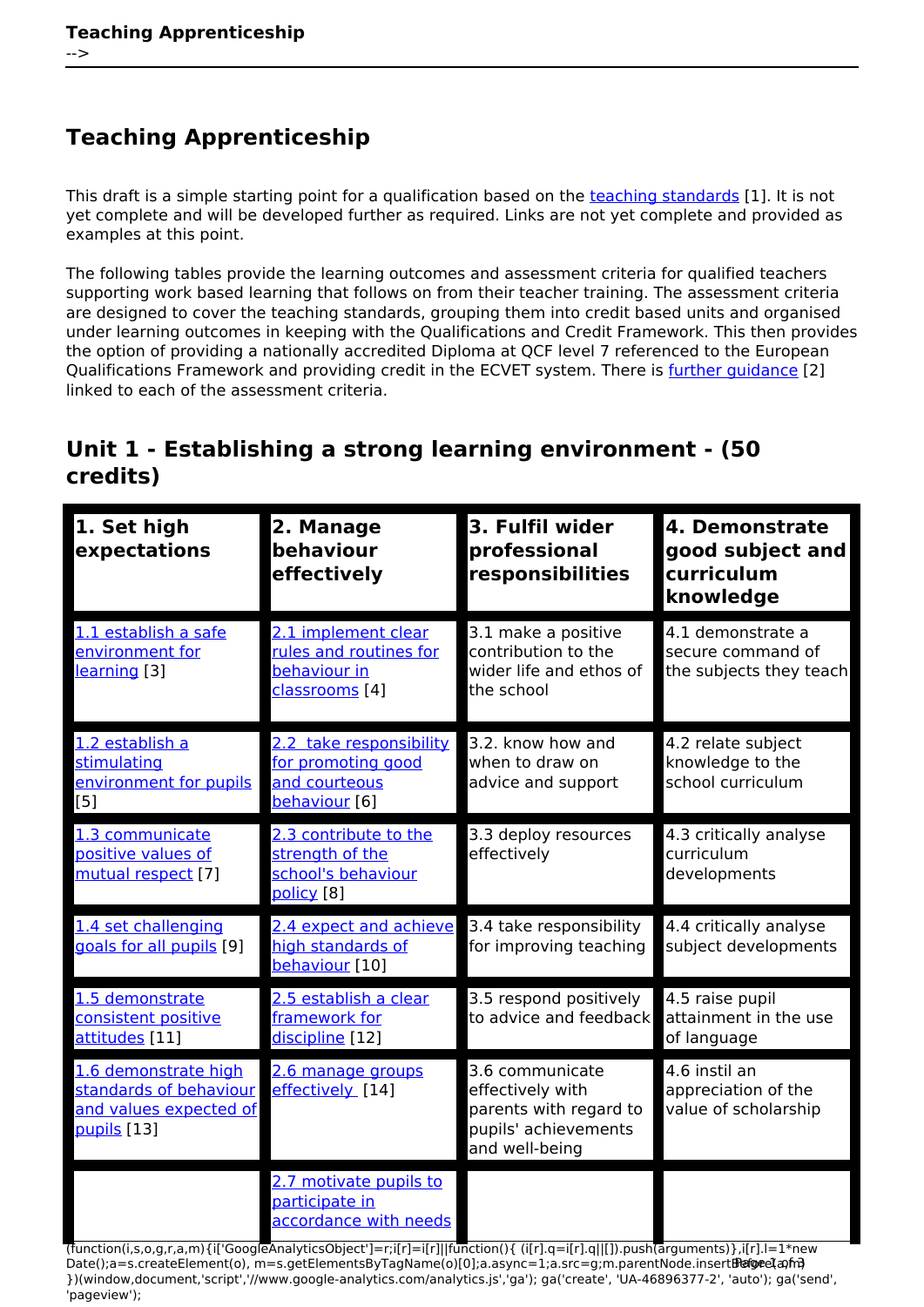[15]

## **Unit 2 - Developing practical teaching competence (60 credits)**

| 1. Adapt<br>teaching to<br>respond to the<br>strengths and<br>needs of all<br>pupils                                                                             | 2. Plan and<br>teach<br>challenging, well-and outcomes<br>structured<br>lessons | 3. Promote good<br>pupil progress                                                                                                                                                                                                                               | 4. Make accurate<br>and productive<br>use of<br>assessment             |
|------------------------------------------------------------------------------------------------------------------------------------------------------------------|---------------------------------------------------------------------------------|-----------------------------------------------------------------------------------------------------------------------------------------------------------------------------------------------------------------------------------------------------------------|------------------------------------------------------------------------|
| 1.1 match teaching to<br>the needs of pupils.                                                                                                                    | 2.1 maintain an<br>appropriate pace in<br>lessons.                              | 3.1 demonstrate<br>accountability for<br>pupils learning<br>outcomes.                                                                                                                                                                                           | 4.1 assess relevant<br>curriculum areas                                |
| 1.2 explain the range<br>of factors that can<br>inhibit learning.                                                                                                | 2.2 impart knowledge<br>so that it is retained.                                 | 3.2 recognise pupils'<br>capabilities and prior<br>knowledge.                                                                                                                                                                                                   | 4.2 meet statutory<br>requirements for<br>assessment where<br>relevant |
| 1.3 implement<br>strategies that enable<br>pupils to overcome<br>barriers to their<br>learning.                                                                  | 2.1 clarify concepts to<br>support understanding.                               | 3.3 plan teaching that<br>builds from current<br>and prior learning.                                                                                                                                                                                            | 4.3 use assessment to<br>inform learning<br>strategies                 |
| 1.4 explain how the<br>physical, social and<br>intellectual<br>development of<br>children is related to<br>teaching at different<br>stages of their<br>learning. | 2.3 promote<br>intellectual curiosity.                                          | 3.4 guide pupils to<br>reflect on the progress<br>they have made.                                                                                                                                                                                               | 4.4 explain the roles of<br>formative and<br>summative<br>assessment   |
| 1.5 explain the needs<br>of individual pupils in<br>terms of their specific<br>personal<br>characteristics.                                                      | 2.4 evaluate lessons<br>and act on the results.                                 | 3.5 enable pupils to<br>understand their<br>emerging needs.                                                                                                                                                                                                     | 4.5 use data to track<br>progress                                      |
| 1.6 evaluate distinctive<br>teaching approaches<br>that serve individual<br>needs.                                                                               | 2.5 contribute to<br>curriculum<br>development.                                 | 3.6 explain how pupils<br>learn.                                                                                                                                                                                                                                | 4.6 use data to inform<br>planning targets                             |
|                                                                                                                                                                  | 2.6 extend and<br>consolidate learning<br>through out-of-class<br>activities.   | 3.7 explain how<br>teaching relates to<br>how pupils learn.                                                                                                                                                                                                     | 4.7 use assessment to<br>motivate pupils                               |
|                                                                                                                                                                  | 2.7 set and assess<br>relevant homework.                                        | 3.8 support pupils in<br>taking a responsible<br>attitude to their own<br>$[function(i, s, o, a, r, a, m) \{i'\}$ (soode Analytics Object') = r; i[r] = i[r]     function() { (i[r], $a =$ i[r], $a$   []), push $\overline{a}$ rguments) }, i[r], $l = 1$ *new | 4.8 provide<br>opportunites for pupils<br>to respond to                |

,m){i['GoogleAnalyticsObject']=r;i[r]=i[r]||function(){ (i[r].q=i[r].q||[]).push(arguments)},i[r]. Date();a=s.createElement(o), m=s.getElementsByTagName(o)[0];a.async=1;a.src=g;m.parentNode.insert**Bණිඥය(**a)m })(window,document,'script','//www.google-analytics.com/analytics.js','ga'); ga('create', 'UA-46896377-2', 'auto'); ga('send', 'pageview'); Pagee?ann